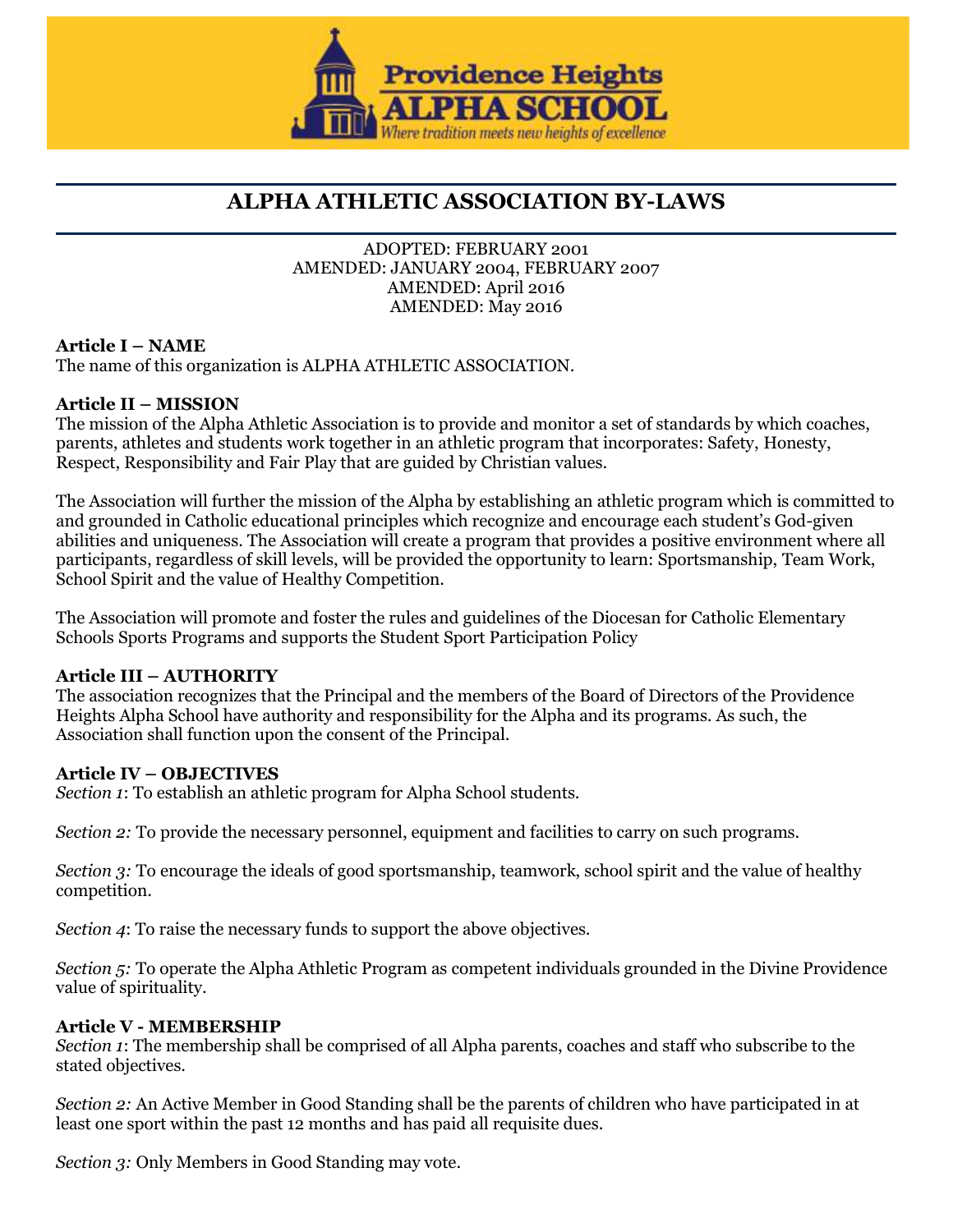#### **Article VI - OFFICERS**

*Section 1:* The officers of the AAA shall consist of President, Vice- President, Secretary and Treasurer. All offices are held for staggered two-year terms, with the office of President and Secretary being filled in elections held in even-numbered years, and the offices of Vice-President and Treasurer being filled elections held in oddnumbered years. The President shall preside at all meetings and perform all other duties as the office requires. The President is the School Liaison and the chair of Nominating Committee. Term of President should be for two (2) years unless removed by votes of majority from the Executive Board. The Physical Education Teacher shall act as the School Liaison and work with the President of the AAA regarding the field and gym scheduling and other issues and concerns. If no parent accepts the nomination for President of the AAA, the Physical Education Teacher shall assume the role of President of AAA.

*Section 2:* The Vice-President shall perform all the duties of the President in his/her absence. Term of Vice-President should be for two (2) years unless removed by votes of majority from the Executive Board.

*Section 3:* The Treasurer shall receive and safely keep all money, financial records and receipts belonging to Alpha Athletic Association and the same shall be disbursed under the direction of the Board. He or she shall, with the President, prepare an annual budget and present it to the Board for approval. Proper vouchers shall be taken for all such disbursements. It shall be his/her duty to keep an accurate account of the finances of the Association on the books prepared and furnished for that purpose. The books shall be open for inspection and examination by the Association Board of Directors. He/she shall render an account of the standings of the Association at the general meetings of the members and at such other times as the Board of directors may require. At the expiration of his/her term of office, he/she shall deliver all monies and property of the Association. The Treasurer shall attempt to keep all monies in interest bearing accounts whenever possible. The Treasurer will provide the Principal with financial reports of the Association on a monthly basis. The Treasurer should not be related to anyone on the Executive Board and will serve a term of two years.

*Section 4:* The Secretary shall keep the minutes of all meetings, keep all other necessary records and pass on all records to the successor in order that they may be made permanent. Minutes should be presented at the following general meeting. Secretary will serve for two years.

*Section 5:* The Principal, or his or her designated representative, shall be deemed an officer.

*Section 6*: Each "Commissioner" for the Diocesan Supported Sport. This will include but not limited to Volleyball, Cross Country, Soccer, Basketball and Cheerleading. Each commissioner will represent, coordinate and be the central contact for that sport. The commissioner term will be one year in length.

#### **Article VII – EXECUTIVE BOARD**

*Section 1:* The Governing body of the Association shall be known as the Executive Board.

*Section 2:* The Executive Board shall consist of the Principal, President, Vice-President, Secretary, Treasurer, School Liaison (Physical Education Teacher), and the appointed commissioners. Attendance shall be taken before each Executive Board Meeting.

*Section 3:* Five members of the Executive Board shall constitute a quorum.

*Section 4:* Any vacancy occurring on the Executive Board because of resignation, death or disqualification may be filed until the next election by a majority vote of the remaining members of the Board. Three consecutive absences from a general meeting by a member of the Executive Board without valid reason shall be deemed a resignation.

*Section 5:* The Principal and his or her appointee have the sole authority to sign checks.

*Section 6:* The Executive Board shall meet as often as needed but at least 5 times per school year. General meeting will serve concurrently as Executive Board meetings as long as the quorum requirement is satisfied.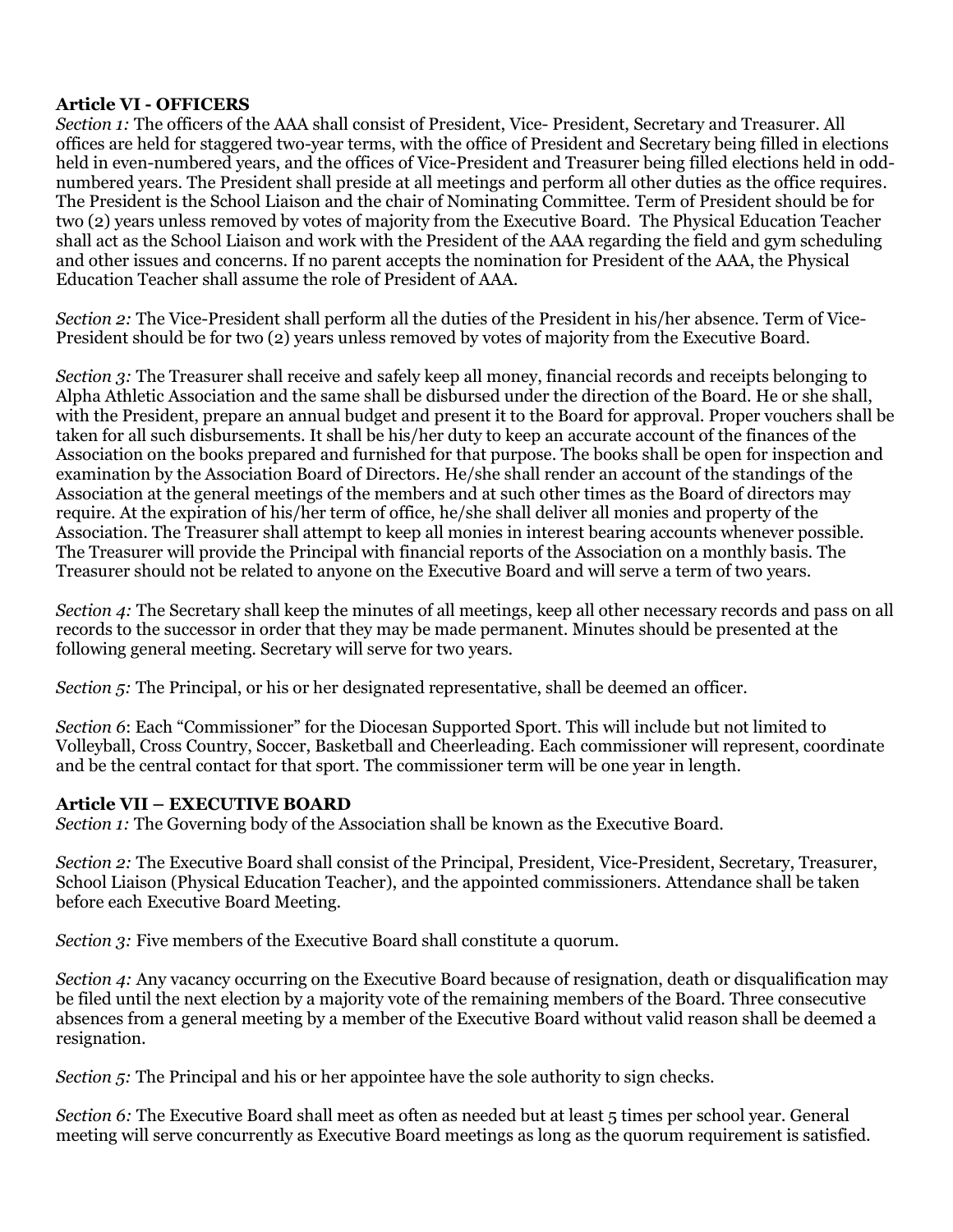#### **Article VIII – GENERAL MEETINGS**

*Section 1*: The regular meeting shall be held on a day and a time specified by the Executive Board and shall be communicated via email and on the school calendar. Attendance shall be taken before each meeting.

*Section 2*: Special meetings may be called on an as-needed basis.

*Section 3*: Five members of the Executive Board shall constitute a quorum. In the event that a quorum is not met, the meeting will be adjourned and rescheduled.

*Section 4*: There should be at least 5 General meetings per school year.

#### **Article IX – STANDING COMMITTEES & PROCEDURES**

*Section 1:* Expenditure of Funds

A budget is prepared by the president and treasurer and presented at the first regularly scheduled meeting of the school year. After the members of the Association approve the budget, the president and treasurer must approve every expenditure prior to a purchase being made. Final approval for the release of funds comes from the Principal or other authorized signer of checks.

*Section 2:* Nominating Committee. The Chair will be the President and will include a minimum of one other Executive Board Member.

*Section 3:* Building & Grounds Committee. The Building & Grounds Committee will make recommendations to the Executive Board for improvements to the facilities and grounds. It will research costs associated with recommendations and prepare a report on said recommendations on any approved projects. It will include a minimum of one Executive Board Member. The Association recognizes that the grounds and the facilities are the property of the Sisters of Divine Providence and, as such, any and all recommendations for changes must be approved by the Board of Directors of the Sisters of Divine Providence through the Principal.

*Section 4*: Fundraising Committee. The Fundraising Committee will be made up of the entire Executive Board with the Fundraising Chairperson having been appointed by said Executive Board. Its purposes are to raise adequate funds to ensure the goals of the Association are met and to ensure financial stability of the Association.

## **Article X – ELECTION OF OFFICERS AND TRUSTEES**

*Section 1*Nominating Committee (President and at least one other member of the Executive Board) shall request nominations for candidates to fill each open Officer position via weekly parent email blasts. The Nominating Committee shall confirm with each nominated candidate their willingness to run for office. Nominations shall be closed at the discretion of the Nominating Committee.

*Section 2:* Nominations shall be requested mid-March and confirmed before the April AAA Meeting *Section 3* The Nominating Committee shall have the ballots prepared for the election to take place at the May AAA meeting, with the new officer's term to begin on July 1st .

*Section 4:* The election shall be held by a Secret ballot of all candidates who are Members in Good Standing. The ballot shall set forth the names of all nominated candidates. The ballots shall be counted by the Nominating Committee with one General Member in good standing present.

*Section 5:* The term for Officers shall be two years.

*Section 6:* Commissioners shall be appointed annually by the Principal, President, Vice- President, Secretary and Treasurer.

## **Article XI – PLAYER ELIGIBILITY – GENERAL**

*Section 1:* Only those students enrolled in Alpha School who meet grade level and academic requirements as set by the Principal are eligible to participate in the Alpha Athletic Association Program. Special considerations or exceptions can be made only by Executive Board approval.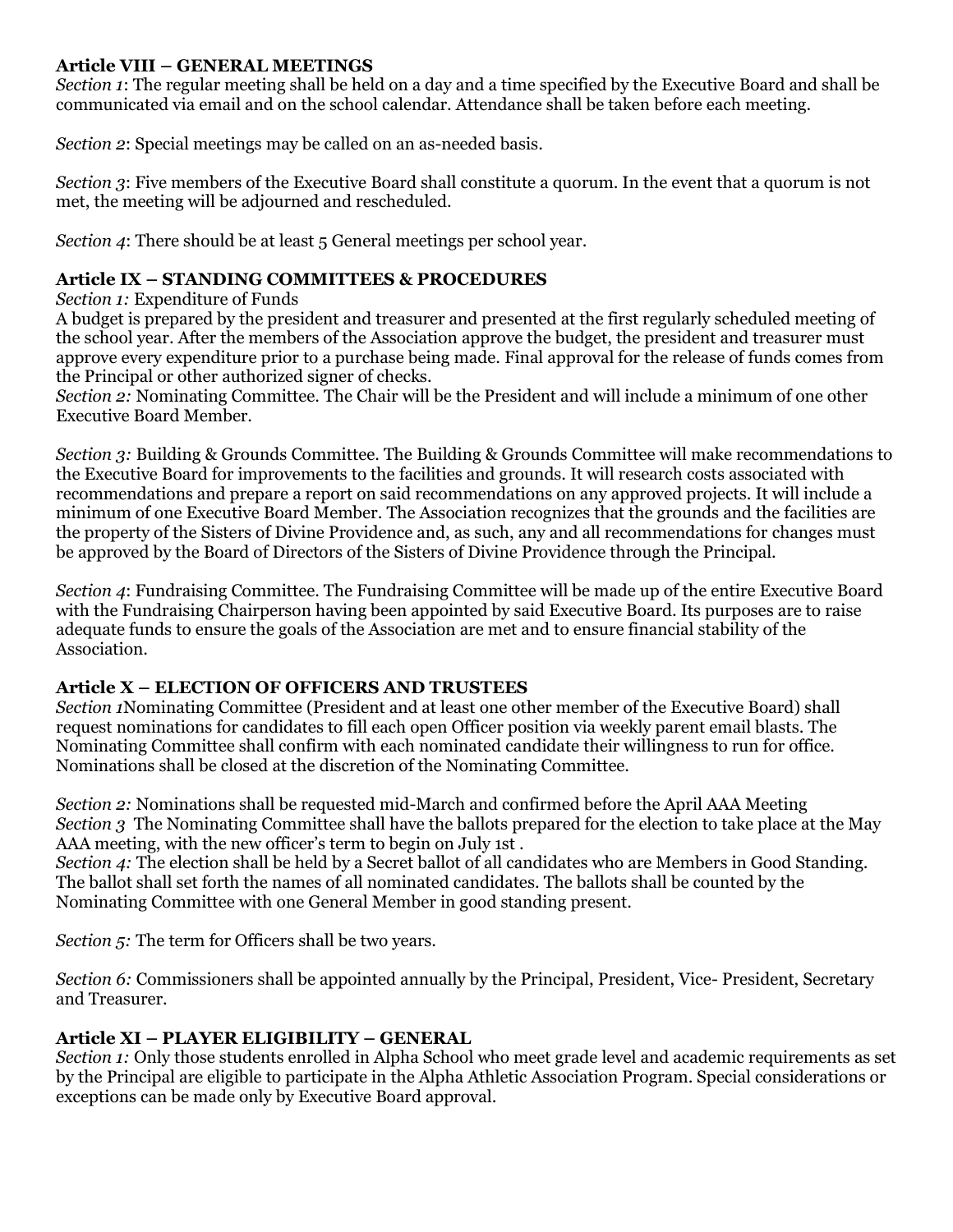*Section 2:* Prior to the start of each season, each player and his or her parents and/or guardians must receive and execute the appropriate permission, indemnity, and physician release forms, and pay the appropriate registration fee.

*Section 3:* All Diocesan league rules pertaining to player eligibility (or other) must be followed. This is the responsibility of the Head Coach of each participating team.

*Section 4:* Players are subject to suspension by recommendation of a coach to the Principal, or by the Principal alone, for reasons of inappropriate conduct, academics or other deficiencies.

*Section 5*: Disciplinary action taken by the Principal is not subject to review of the Association.

*Section 6*: During periods of season transition from one sport to another (e.g. basketball and soccer), or, during simultaneous seasons (e.g. basketball and/or cheerleading), it must be recognized that players must meet the commitments of each team as determined by the Head Coach. The sport in season will take precedence.

## **Article XII – TEAM ELIGIBILITY – VARSITY, JUNIOR VARSITY AND ALTERNATE**

*Section 1:* Varsity teams participating in league competition will be comprised of eligible students from the 7th and 8th grades. In the event that there should be an insufficient number of players to field a varsity team, it will be the discretion of the coach, to select eligible players from 6th grade.

*Section 2:* Junior Varsity teams participating in the league competition will be comprised of eligible students from the 5th and 6th grades. In the event that there should be an insufficient number of players to field a varsity team, it will be the discretion of the coach, to select eligible players from the 4th grade.

*Section 3:* A player, who earns the opportunity to move up one level to the JV or Varsity and continues to participate on the JV or Instructional team, does so in accordance with league rules.

*Section 4:* Alpha Athletic Association, along with the Coaches will determine, based on the number of willing participants, the best mix of teams and players. For example, when a Second team is required, these teams may be called 7th, 5th, or B Teams and their purpose is to provide competition for all registering players not selected on a Varsity of JV Team. These teams will be considered Alternate Teams.

*Section 5:* Each Alternate Team participant will be restricted to playing for one team. Exceptions for Alternate team participation require Athletic Director approval. Playing time for each player on an Alternate team should be equal to or more than one quarter.

#### **Article XIII – CONCERNS AND /OR COMPLAINTS PROCEDURE**

*Section 1:* Any parent's or other person's concerns/complaints regarding Alpha Athletic Association programs must be initially discussed with the team head coach of the program involved. This initial discussion must not take place on the day of the sports event. It must be conducted at a scheduled meeting held at a mutually agreeable time and place. If the concern/complaint is not resolved at the initial meeting with the team head coach and the person(s) bringing the matter to attention would like to discuss it further, the matter may then be submitted in writing or emailed to the Association President. To address the concern, the President if necessary, will schedule a meeting to be held at a mutually agreeable time and place. Any sports program concerns/complaints not able to be resolved as per above may then be brought to the Principal.

## **Article XIV – RULES AND GUIDELINES FOR COACHES**

*Section 1*: The Alpha Athletic Association is responsible for running the sports program in accordance with Diocesan league rules, practices, and policies. If the school has an unexpected closing due to inclement weather, all practices and games shall be cancelled as well.

*Section 2:* All coaches and assistant coaches of teams will be responsible to the President. Coaches and all volunteers must present the original State verified Pennsylvania Child Abuse History Clearance Form and Pennsylvania State Police Request for Criminal Record Check prior to the date of their first practice. Each